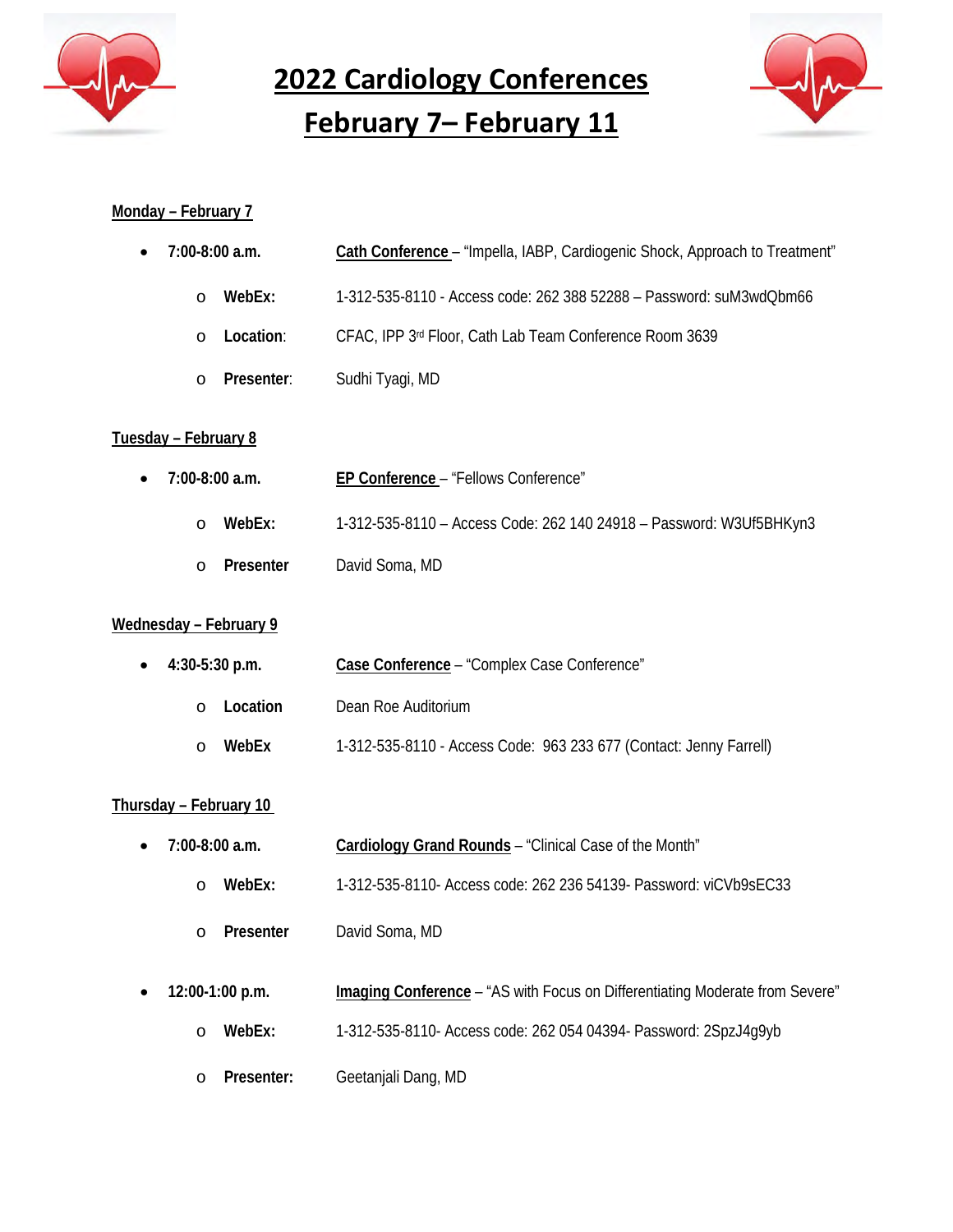

**2022 Cardiology Conferences February 14– February 18**

# **Monday – February 14**

| $\bullet$ 7:00-8:00 a.m. | Cath Conference - "CTO"                                             |
|--------------------------|---------------------------------------------------------------------|
| WebEx:<br>$\Omega$       | 1-312-535-8110 - Access code: 262 388 52288 - Password: suM3wdQbm66 |
| Location:<br>$\Omega$    | CFAC, IPP 3rd Floor, Cath Lab Team Conference Room 3639             |
| Presenter:<br>$\cap$     | Salman Allana, MD                                                   |

## **Wednesday – February 16**

| $\bullet$ 4:30-5:30 p.m. | Case Conference - "Complex Case Conference"                        |
|--------------------------|--------------------------------------------------------------------|
| Location<br>$\cap$       | Dean Roe Auditorium                                                |
| WebEx<br>$\cap$          | 1-312-535-8110 - Access Code: 963 233 677 (Contact: Jenny Farrell) |

#### **Thursday – February 17**

|  | $7:00-8:00$ a.m. | Cardiology Grand Rounds - "Artificial Intelligence in Cardiovascular Medicine" |  |  |
|--|------------------|--------------------------------------------------------------------------------|--|--|
|--|------------------|--------------------------------------------------------------------------------|--|--|

- o **WebEx:** 1-312-535-8110- Access code: 262 236 54139- Password: viCVb9sEC33
- o **Presenter** Da "David" Ouyang, MD Cedars-Sinai Medical Center-Los Angeles, CA
- **12:00-1:00 p.m. Imaging Conference** "Aortic Regurgitation" o **WebEx:** 1-312-535-8110- Access code: 262 054 04394- Password: 2SpzJ4g9yb

#### **Friday – February 18**

| $\bullet$ 7:00-8:00 a.m. | $M&M's - "M&M's"$                                                |
|--------------------------|------------------------------------------------------------------|
| o WebEx:                 | 1-312-535-8110- Access code: 120 170 4665- Password: mcGPpxJ3f33 |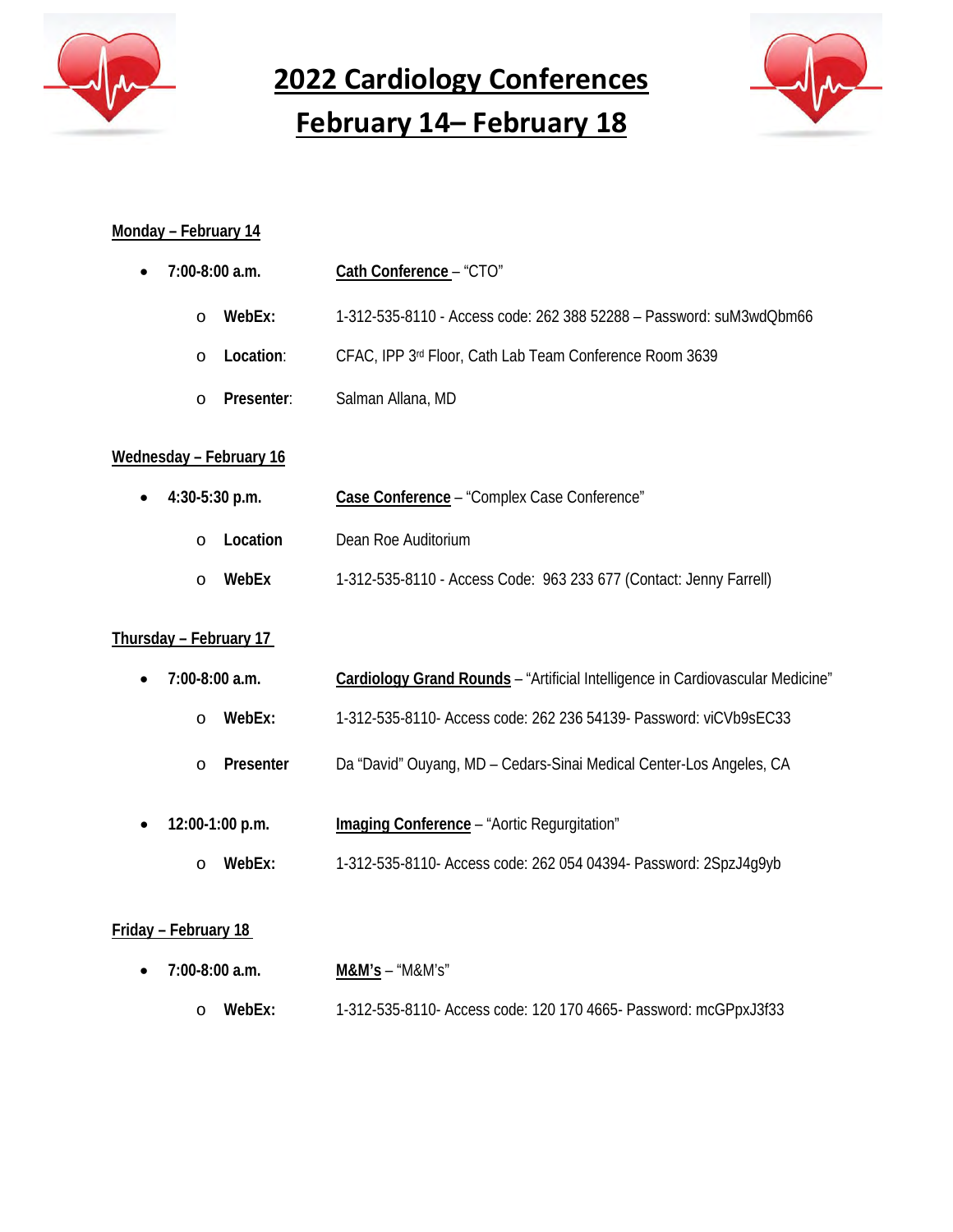

**2022 Cardiology Conferences**

**February 21– February 25**



# **Monday – February 21**

| $\bullet$ 7:00-8:00 a.m. | Cath Conference - "Cath Lab Pharmacology"                           |
|--------------------------|---------------------------------------------------------------------|
| WebEx:<br>$\Omega$       | 1-312-535-8110 - Access code: 262 388 52288 - Password: suM3wdQbm66 |
| Location:<br>$\Omega$    | CFAC, IPP 3rd Floor, Cath Lab Team Conference Room 3639             |
| Presenter:<br>$\Omega$   | Jorge Saucedo, MD                                                   |

# **Wednesday – February 23**

| $\bullet$ 4:30-5:30 p.m. | Case Conference - "Complex Case Conference"                        |
|--------------------------|--------------------------------------------------------------------|
| Location<br>$\cap$       | Dean Roe Auditorium                                                |
| WebEx<br>$\cap$          | 1-312-535-8110 - Access Code: 963 233 677 (Contact: Jenny Farrell) |

# **Thursday – February 24**

| $\bullet$ | $7:00-8:00$ a.m.  | Cardiology Grand Rounds – "Testosterone Replacement Therapy & CV Risk"             |  |
|-----------|-------------------|------------------------------------------------------------------------------------|--|
|           | WebEx:<br>$\circ$ | 1-312-535-8110- Access code: 262 236 54139- Password: viCVb9sEC33                  |  |
|           | Presenter<br>∩    | Shehzad Basaria, MD, MBBS-Professor<br>Harvard Medical School-Boston, MA           |  |
| $\bullet$ | $12:00-1:00$ p.m. | Imaging Conference - "Stress Echo for Valve Disease including Pseudo-Severe<br>AS" |  |

o **WebEx:** 1-312-535-8110- Access code: 262 054 04394- Password: 2SpzJ4g9yb